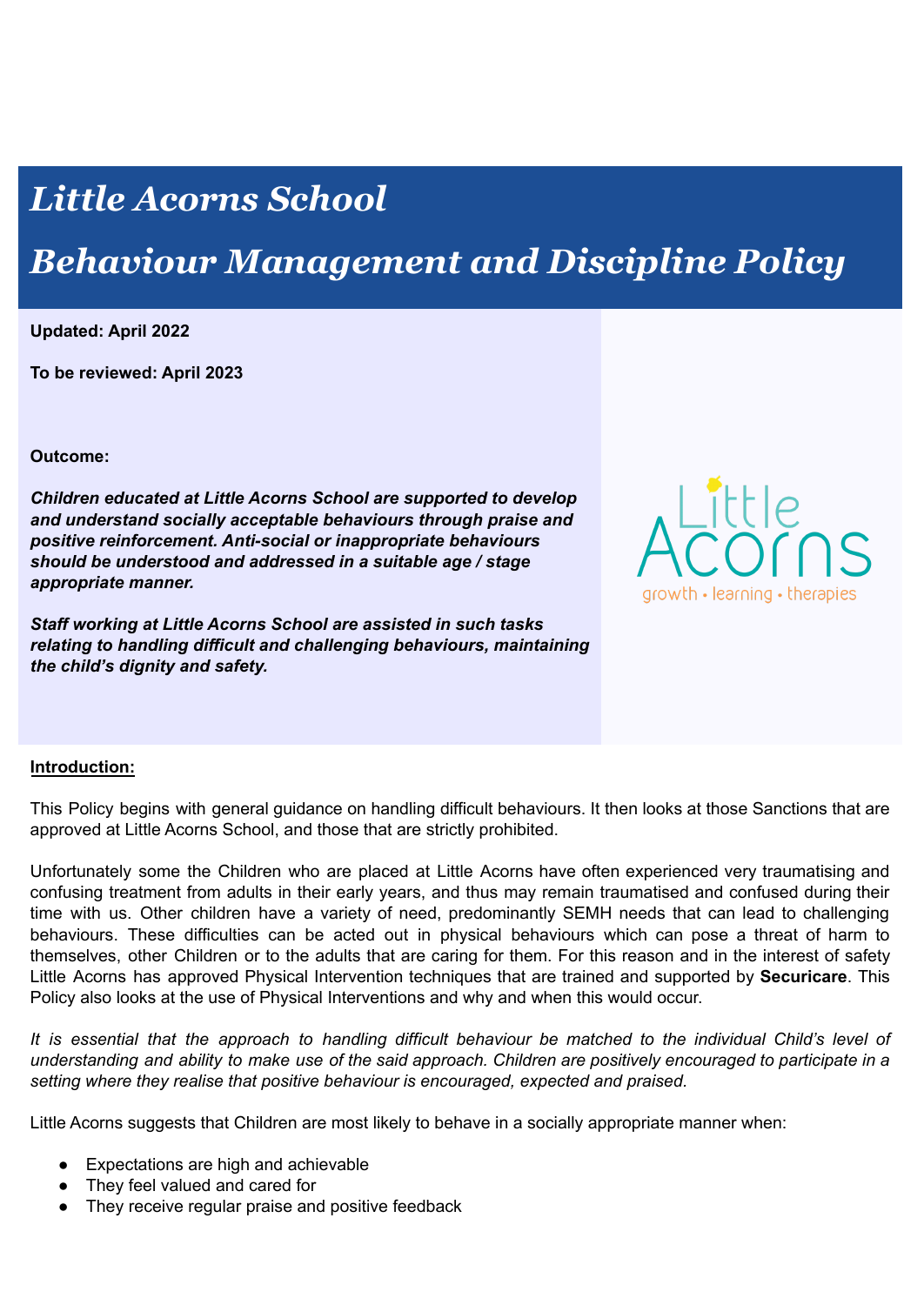- They feel they are successful
- They receive consistent messages from staff, their families and carers, and their external networks.

## **General Guidance on Handling Difficult Behaviour:**

### **1. Anticipate and Prevent**

Get to know each Child well – A strong relationship based on trust and respect is one of the most effective preventative measures.

Involve the Children – In discussion about the adult's responses and treatment which they feel will help them when they are having difficulties. This needs to be appropriate to each Child's age and understanding.

Teach by example – Model respect for the children and for each other in all of our work.

Encourage age appropriate behaviour – notice and respond when children are being helpful or constructive, friendly or just quiet and co-operative.

Be consistent – as far as you can maintain consistent limits within the team and find out about the limits the child is used to at home or elsewhere.

Be clear – Children need to be aware of what is expected of them in terms of their behaviour and responsibilities. Problems often occur when expectations are unclear or unreasonable.

### **2. When things become difficult, what helps:**

Try and avoid head on conflict – Try distraction or compromise – diffuse the situation where you can and stop it escalating (be aware not to collude in unreasonable compromise, this could escalate future situations with other staff who will not collude inappropriately). Relaxed humour can be appropriate.

Use the opportunity for the Child to learn – Try and teach a positive alternative to an unacceptable behaviour, e.g. 'Let's do this' rather than 'don't do that!' – Always aim to increase the child's own self-control, where it is safe to do so.

Encourage Children to find a way out of difficult situations – Offer alternatives, make sure the Child has a way out of the confrontation without 'losing face' and make sure the gains are in getting out of the conflict.

If you have to use sanctions – make them fair, reasonable and meaningful. They must be relevant to the incident or behaviour, and they are not a punishment or an illustration of power – giving a Sanction is not enjoyable but is necessary.

Recognise the Child's feelings – It may be unreasonable to bite, kick or scream but it is not unreasonable to feel cross or unhappy. Make a distinction between the feeling and the behaviour. Help the Child to find acceptable ways to express their feelings.

- 1. Keep your own self-control get help and do not be afraid to go away and leave the situation to others if you feel you are losing your own self-control.
- 2. Move confidently but calmly.
- 3. Make your statements to the Child simple and clear.
- 4. Make sure your voice is quiet, firm and assured.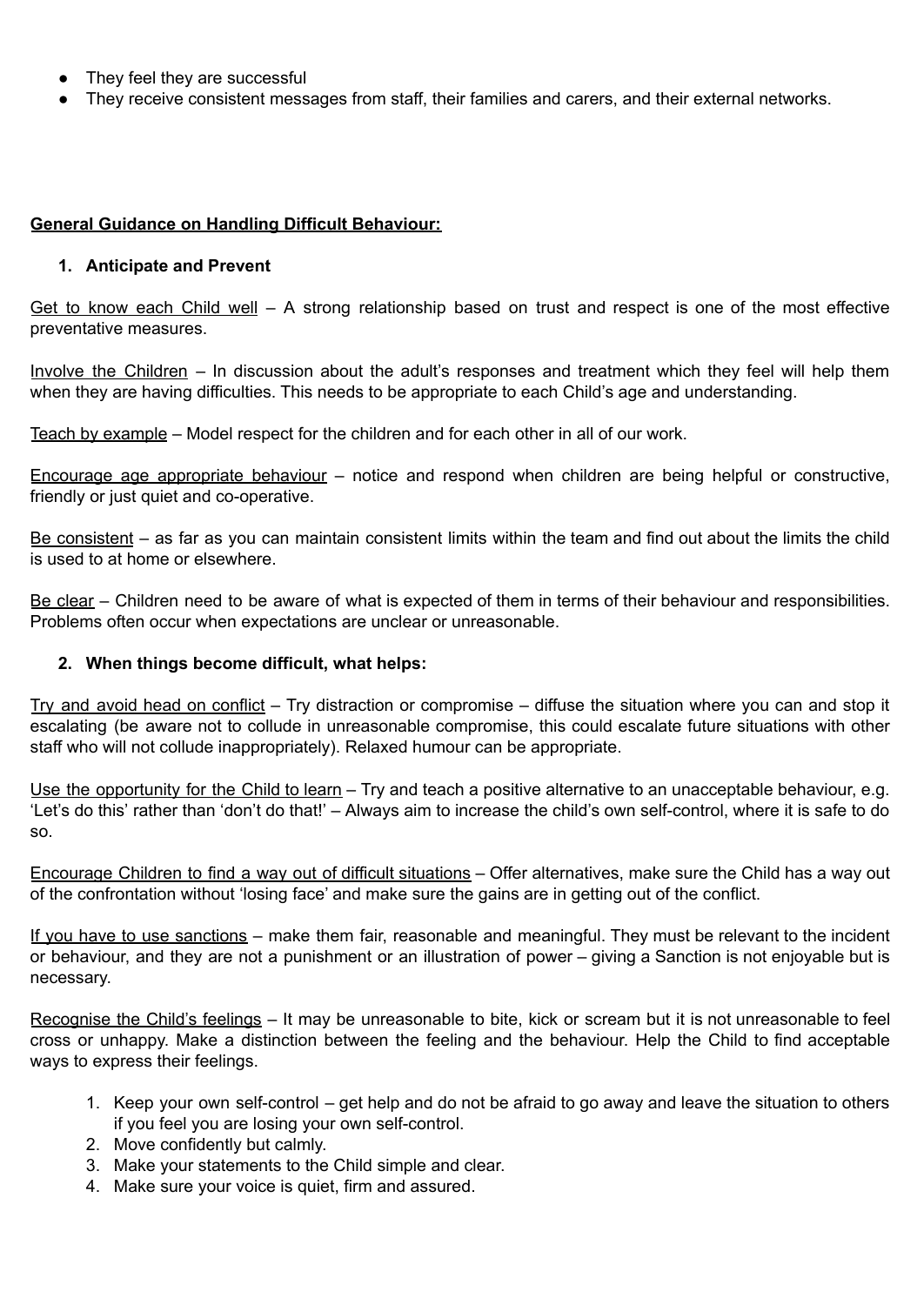Reduce the threat – of your presence by sitting, kneeling or giving space for the Child to move about, but only if it is safe to do so.

Talk to the Child – even if it appears that he / she is not listening – try to maintain eye contact and focus on reassurance, offering comfort and security through staying with the Child when distressed and out of control. Do not try to sort things out in the heat of the moment; leave that for later when the Child is calmer. Together you can agree what needs to happen next in order to resolve the entire situation. If the Child asks you to give them space, do so, but only if the child is not in danger of hurting themselves or causing harm when on their own.

Use Physical Intervention only after other alternatives have been tried – If a Child is presenting a risk to themselves or to others, use the minimum force necessary and for just long enough to calm the Child down. Never use restraint as a form of punishment. Know and believe that Physical Intervention can be used positively. Parents and carers must always be informed if Physical Intervention has been reuired, and a written log must be completed using CPOMS, within 24 hours of the intervention taking place.

Do not leave a Child alone when upset unless you are sure the Child is safe.

### **3. When things do become difficult, avoid further unnecessary problems:**

- Do not attempt to assist a Child alone if you feel out of your depth ask for help or ideas or advice.
- Do not throw your weight around and make alarming or unrealistic promises or threats that will not transpire.
- Do not corner and overcrowd or inhibit a Child's movements unless the child or others are at risk.
- Do not use sarcasm or tease or belittle or shame or Child into obeying instruction.
- Do not shout as a routine response or give complicated garbled messages with a high-pitched voice. Shouting will often escalate matters and reproduce a more angry or manic response.
- Do not try to sort things out by bombarding the Child with statements and questions.
- Do not leave the Child to look for the help / containment that should be available.
- Do not use restraint as such a regular feature of practice that it comes to be seen by Children as an everyday method of control before accepting adult authority. Remember, Children who have suffered serious physical and / or sexual abuse can react powerfully to well-intentioned efforts to restrain, misperceiving such actions as the prelude to further assault.
- **Do not escalate verbal or disruptive challenges into physical challenges by using restraint before it is ABSOLUTELY NECESSARY TO ENSURE THE SAFETY OF THE CHILD, OTHERS OR TO PREVENT NON-TRIVIAL DAMAGE TO PROPERTY.**

It is important that all staff members are familiar with the Positive Behavioural Support Plan for each Child.

### **Finally, ALWAYS RECORD INCIDENTS OF RESTRAINT:**

**● A Physical Intervention Record for each Child is kept which has the detailed account of the scenario, actions and responses, outcomes and learning. Those Records are monitored by the HeadTeacher in the record itself and comments and actions noted in 'Managers Monitoring' box. Patterns of behaviour etc are discussed at staff meetings.**

#### **Sanctions:**

The range of sanctions used in any establishment for Children must comply with the guidelines set down by Ofsted, in the National Minimum Standards and must not contravene the Children's Act 1989. Any Sanction imposed beyond those approved will be unacceptable and possibly illegal. All sanctions permissible at Little Acorns School are set out in this section.

### **Prohibited Sanctions**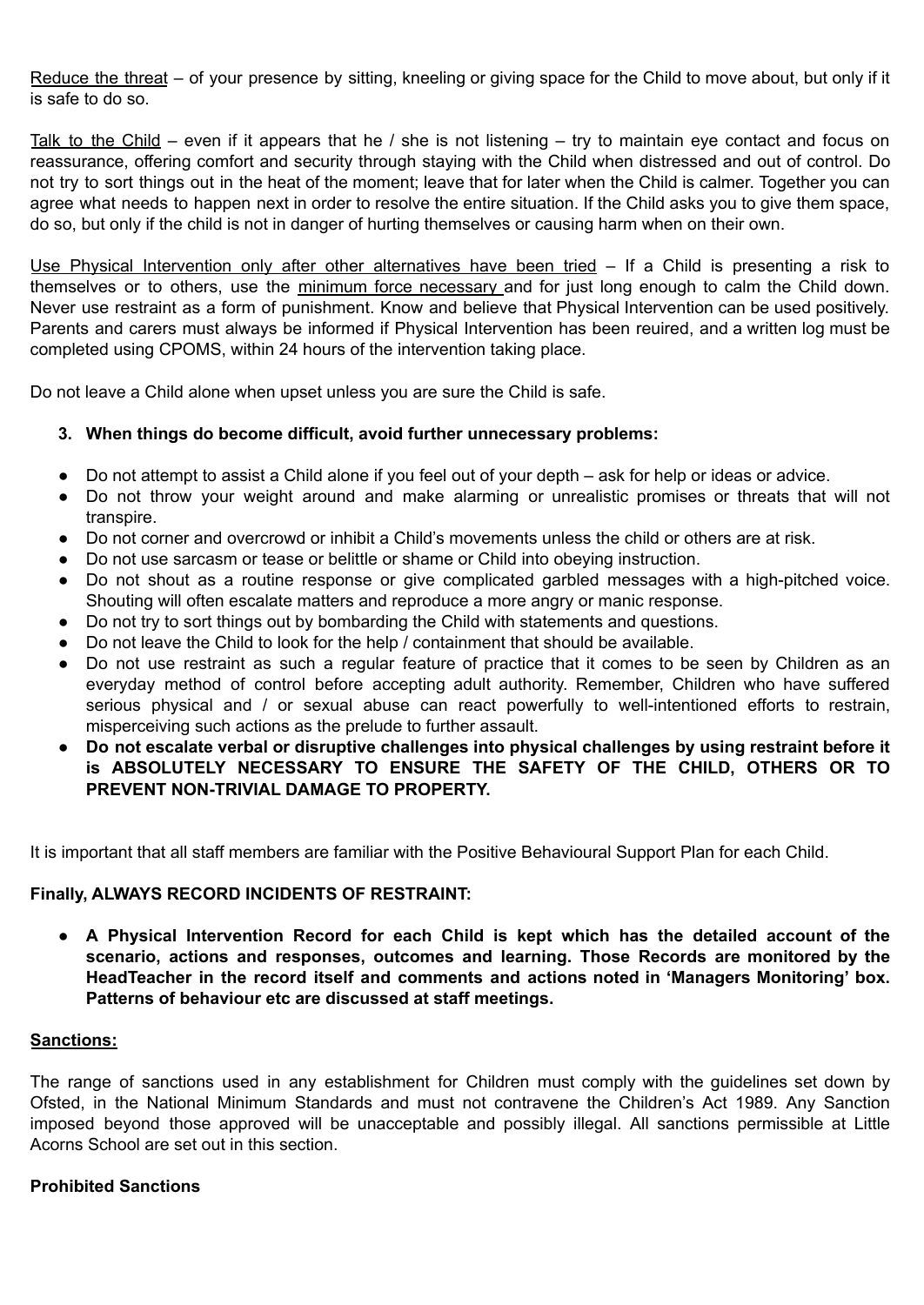The following Sanctions are those prohibited by law and may never be used in relation to any Child at Little Acorns:

- Any form of corporal punishment
- Use of physical intervention for rude or challenging verbal behaviours**.**
- Any punishment relating to the consumption or deprivation of food or drink.
- Any restriction, other than one imposed by a court, on: *A Child's contact with parents, relatives or friends; Visits by parents, relatives or friends; Access to any telephone helpline providing counselling for Children Contact with those external professionals listed in Regulation 15 (2).*
- Any requirement that a Child wear distinctive or inappropriate clothes.
- The use or withholding of medication or medical or dental treatment.
- The intentional deprivation of sleep.
- The imposition of any financial penalty, other than a requirement for the payment of a reasonable sum (which may be by instalments) by way of reparation.
- Any intimate physical examination of the Child.
- The withholding of any aids or equipment required by a disabled Child.
- Any measure which involves:

Any child in the imposition of any measure against any other child; or

The punishment of a group of Children for the behaviour of an individual Child.

Also the Restriction of Liberty of any Child in Little Acorns care. The Children Secure Accommodation Regulations 1991 defines secure accommodation as 'accommodation provided for the purpose of restricting the liberty of children'.

Under this regulation the Secretary of State's approval is required before accommodation may be used for the restriction of a Child's Liberty.

Little Acorns has no such approval and therefore the following are not permitted:

- The locking of a Child or Children in a single room at any time, even when accompanied by a responsible adult or adults.
- The locking of internal doors to confine a Child or Children in certain sections, even when accompanied by an adult or adults.

A Child may be stopped from absconding if not to do so would place the Child at likelihood from significant risk of harm.

In addition to these Sanctions prohibited by law, Little Acorns itself prohibits the use of the following:

- Threats of unacceptable punishments
- Any verbal abuse intended to humiliate or degrade a Child, his/her Family or other important person whether in relation to race, sex, religion or any other respect.
- Removal of curriculum entitlement for any reason other than health and safety.
- Removal of Rewards that have already been earned.
- Physical Restraint as a Sanction
- The whole group being sanctioned as the result of individual Children's behaviour.

### **Approved Sanctions:**

Sanctions are routinely used by school staff to promote appropriate behaviour and to help individual Children accept responsibility and agency in their actions. School staff should regularly review the use of sanctions for individual Children to ensure that they are helping them to learn and become more responsible. If a sanction is not appropriate or effective then it should not be used. **In order for the use of sanctions to effectively promote appropriate behaviour their use must be in tandem with a system of Rewards for appropriate and positive**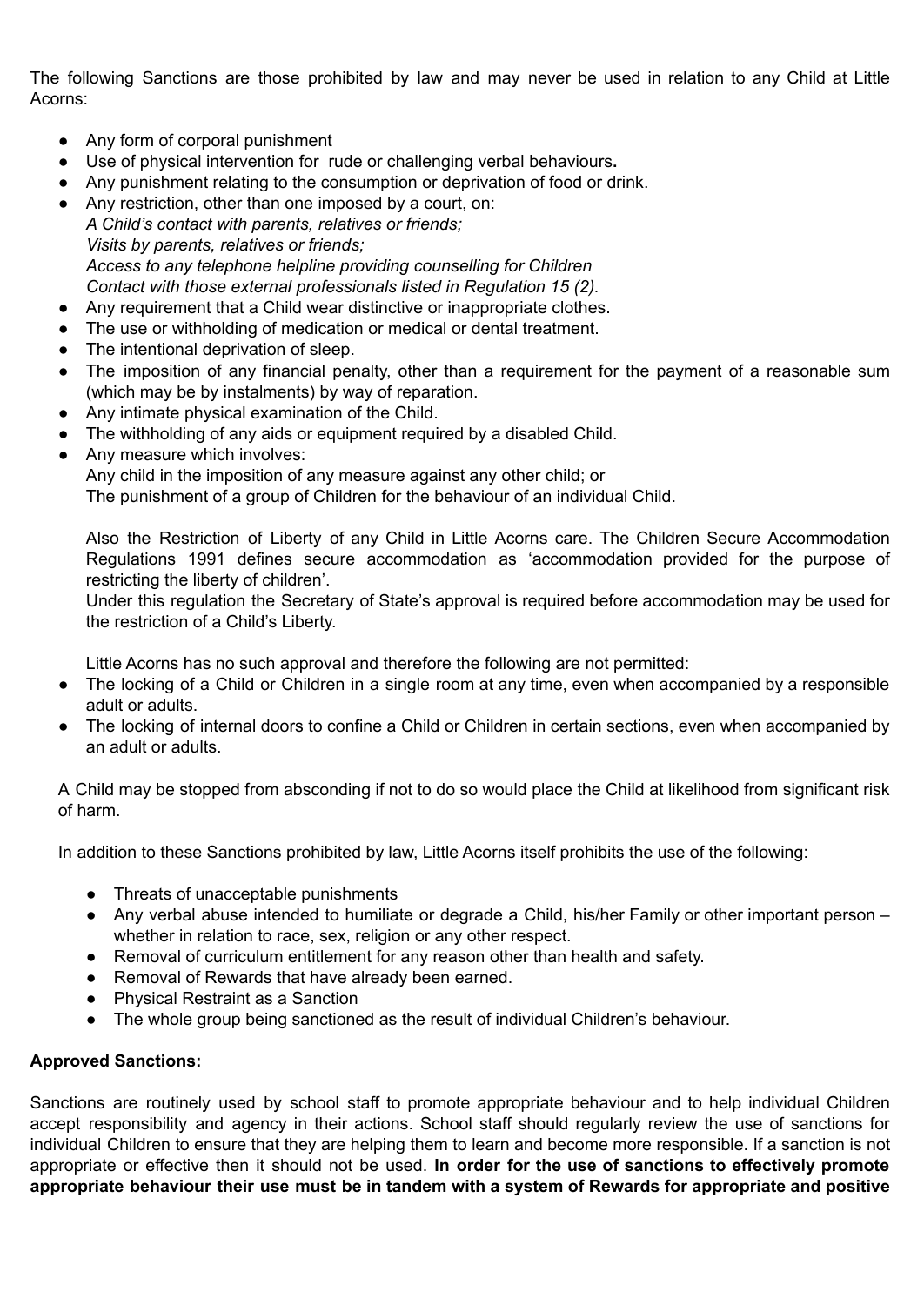**behaviour and conduct. It is only when both elements of a Child's presentation is addressed, positive and negative, that a learning process can begin.**

### **Guidance on the use of Sanctions:**

#### Sanctions should:

- Be relevant to the inappropriate behaviour
- Be seen to be fair in the eyes of Children and discussed with them so that they know clearly what sanctions are and are not permitted.
- Not be seen as a revenge tactic.
- Be for a specific period where applicable.
- Be used with thought and consideration.
- Be tailored to the individual.
- Be discussed with the staff team.
- Be applied as soon after the event as possible.
- Be reviewed periodically; if seen to be unworkable other methods are applied, where appropriate. Involve the Child in the review if appropriate.

### Permissible Sanctions include:

- A vehicle ban following dangerous behaviour in a vehicle during a school outing. *(This does not mean that* the Child cannot leave Little Acorns, they are still able to walk to destinations with the supporting adult or use public transport where safe and appropriate to do so). The child would be allowed to travel in a vehicle *for medical appointments during this time.*
- Catching up on missed School Work, or addressing issues of aggressive behaviour in class with the School Staff, this may be out of School hours.
- Spending time away from the group of Children until they are calm enough to re-join and not promote anti-social conduct in others. In these circumstances a Child may use Willow Classroom, or the house if it is deemed appropriate. **That the Child must not be isolated from appropriate adult support.**
- Being required to stay close to an adult. This could happen when a Child was finding it very hard to cope with most of the tasks of the day and was acting this frustration out in an anti-social manner.
- Asked to carry out small reparative tasks to **put things right relating to their behaviour,** tidying up a mess that was made or helping to repair some damage that was caused.
- Not being able to use specific pieces of equipment following their misuse, e.g. Computer Ban.
- Helping to tidy any mess they have made- or put back any displays they any have pulled down.
- Missing a School Playtime, for anti-social or disruptive behaviours that have impacted the other Children, or due to having School Work to catch up on.
- **Follow up conversation – This is a key sanction as it is also a process of reparation and understanding, a discussion about the behaviours and the Child's understanding of how to do things differently next time.**

While all of the above sanctions are permissible in their appropriate use, each Child has sanctions for physical aggression and disruption that are identified as the most productive for their individual requirements. This list is at the end of this Policy.

### **We must remind ourselves of those PROHIBITED SANCTIONS that must never be used at Little Acorns:**

The range of sanctions used in any establishment for Children must comply with the guidelines set down by Ofsted, in the National Minimum Standards and must not contravene the Children's Act 1989. Any Sanction imposed beyond those approved will be unacceptable and possibly illegal.

### **Guidance on the use of Physical Restraint:**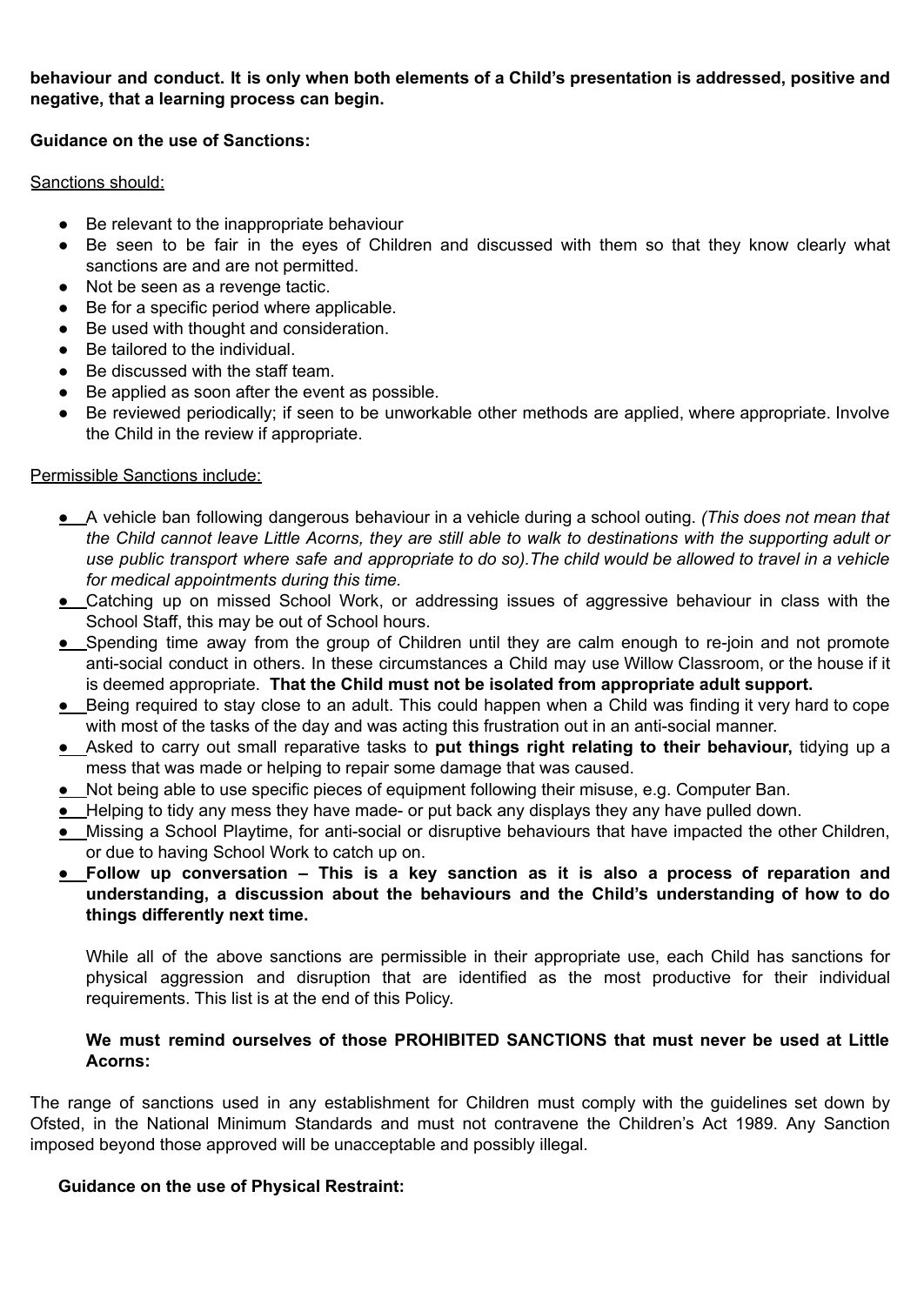- Only use a physical restraint if you have been trained in the use of Securicare, or as directed by a staff member trained in the use of Securicare.
- Only use a physical restraint if a Child is in danger of hurting him/herself, yourself or another person, or causing non-trivial damage to property.
- Only use a physical restraint if other forms of intervention have been tried and preventative steps are unsuccessful. These may include talking, comforting, calming, and withdrawing yourself from the situation.
- Remember physical restraints are defensive protective techniques. They should never be used offensively.
- Before you restrain, remember: Principles of Body alignment Concern for circulation and respiration Avoid pressure on joints Ensure you are not likely to inflict pain or cause injury Seek to recover the Child in a calm and caring way Assess the Child's emotional and physical wellbeing **Will the restraint reduce risk?** If the Child is acting to significantly damage property (for example)
	- there is a responsibility to stop this from occurring. However use your discretion; If restraining this Child is likely to cause a higher risk of injury than verbal resolution and some repairs will, then take the safest possible avenue.
- Use a physical restraint only until the Child can be safely released
- Record the incident in the Physical Intervention Report Sheet.
- Use only if preventative steps are unsuccessful
- Use the Securicare Progressive Response System move to a less restrictive hold as soon as possible.
- 'Restrictive techniques' are only employed to terminate or interrupt a truly dangerous situation where injury may occur.
- Protect the Child and yourself.
- Remember: Excessive force in the use of a restraint that is not reasonable may constitute assault of a minor leading to further investigation.

Where after a physical restraint there is any concern over the health or wellbeing of the Child or a staff member, NHS direct must be called as a minimum procedure. Where advised to seek further medical advice from a GP or from the Accident and Emergency Department of William Harvey Hospital this must be completed immediately.

A child who is complaining of injury must be given the opportunity for medical assistance via the above routes.

Where a Child complains of not being able to breath during a restraint the restraint must be released **immediately. Children are susceptible to 'positional asphyxia' during restraint situations, this may not be** obvious during a restraint. The Child may still be able to shout and talk, asphyxia can take effect sometime after a restraint has concluded. Therefore it is vital that any complaint of shortness of breath is **heeded and immediate action to resolve the situation is implemented. Where shortness of breath has led to altered behaviours and perceptions, blueing of the lips, face or extremities, lack of coordination or other concerning side effect medical assistance must be sought immediately through the above routes, or with a call to 999 for the provision of an ambulance.**

*999 may be called for police involvement in disruption of the home in certain extreme circumstances:*

- Where an intruder or trespasser is on site and posing threat to the home, the property or persons therein.
- Where aggressive behaviours of Children are such that the team on shift and the on call Manager are *together not able to ensure the on-going safety of the children without police involvement. This must be with the permission of the on-call Manager if there is not a Manager on site.*
- Where there is an emergency that in all situations requires the involvement of police for its safe *conclusion.*